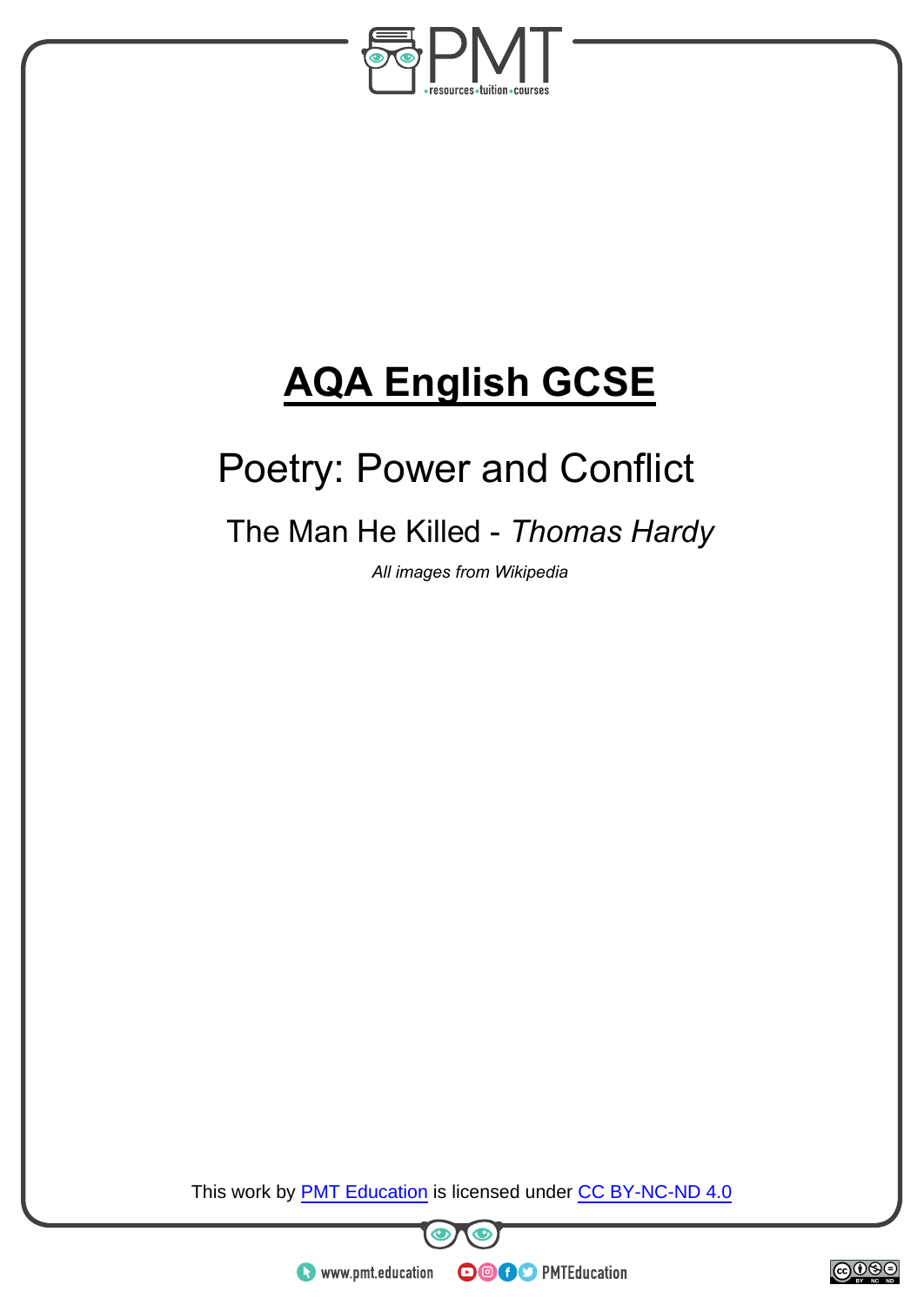

# **THE MAN HE KILLED**

Thomas Hardy

# **Brief Summary**

The poem centres around the speaker's experience of having to kill a man whilst in combat during The Boer War. The speaker considers how under different circumstances the man he is faced with killing could be a friend. He cannot fully justify his actions, and the poem discusses his struggle with trying to rationally explain his actions other than it just being what happens during conflict.

# **Synopsis**

- The speaker begins by conjecturing about other circumstances the eponymous man and he might have met under. He claims that if he had met him in an inn then they would have drunk together.
- Instead, he reveals that during the war they both shot at each other, a conflict which ended with the speaker killing the man.
- The speaker attempts to justify the killing.
- He weakly reasons that he killed the man because he was his enemy.
- The speaker then speculates that the man was probably in a similar situation to him he had joined the army simply because he was out of work. The man possibly enlisted very casually.
- The speaker finishes by evaluating the nature of war.
- He points out that soldiers kill each other even though they could have been friends if they met under different circumstances.



**OOOO** PMTEducation

![](_page_1_Figure_15.jpeg)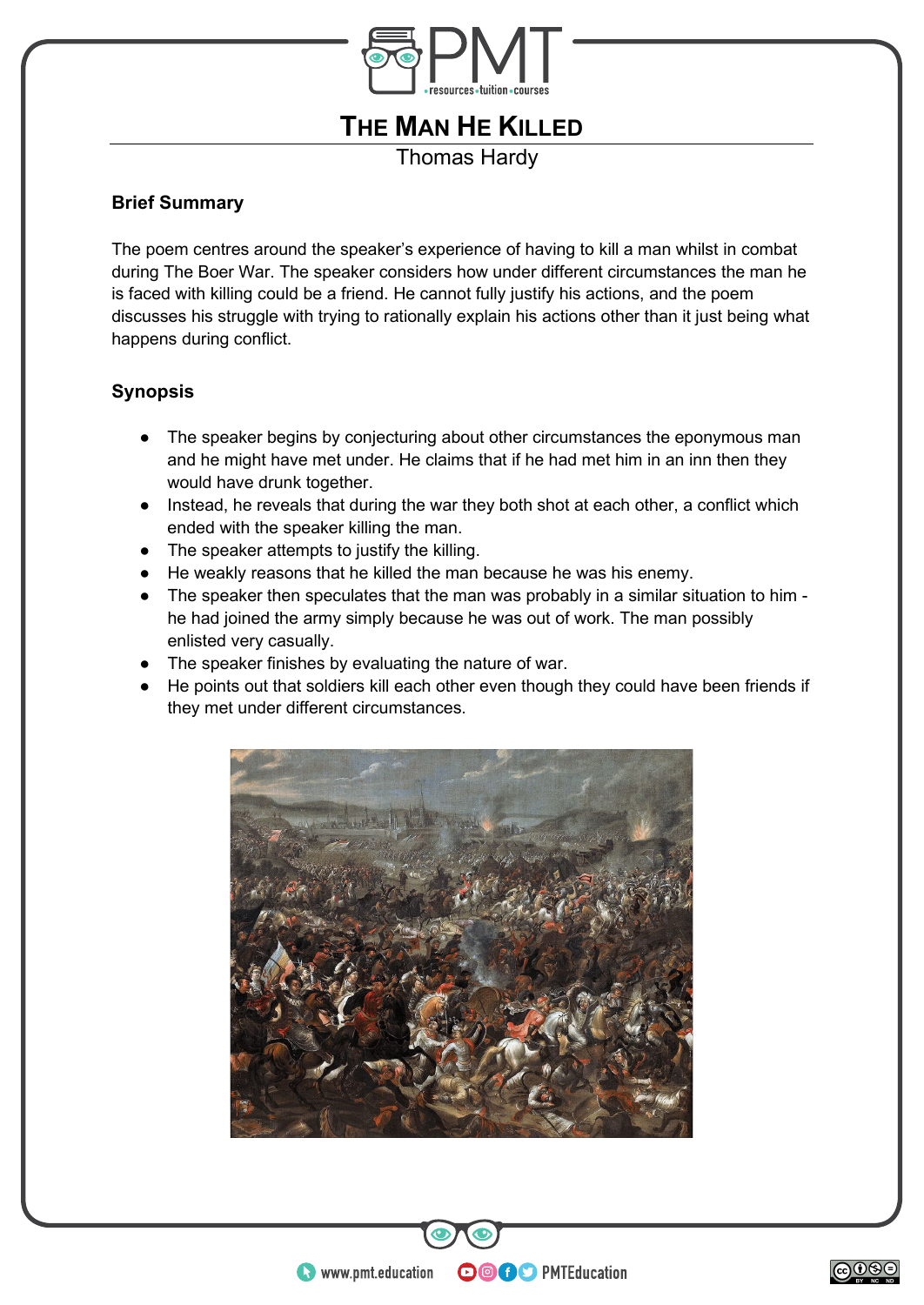![](_page_2_Picture_0.jpeg)

# **Context**

#### The Boer War (1899-1902)

The Boer War was fought between the **British Empire** and **two states in South Africa**. The Boers fought for independence but the British were adamant that they should remain in control. This raised a number of questions, as it appeared as though the Boers were only defending their homes while the British greedily launched an attack, allegedly fighting for the diamond mines. They destroyed farmland that civilians relied upon, forcing the inhabitants into concentration camps. Many died of disease and hunger, especially children. Unsurprisingly, there were many from within the empire who were strongly against the war.

## Thomas Hardy

Hardy was an English man originating from Dorset who was **against the Boer War**. He made it publically clear that he didn't agree with the politics of his time, writing that "The offhand decision of some commonplace mind high in office at a critical moment influences the course of events for a hundred years". This statement reveals that Hardy believed that the politicians of his time were inept and didn't consider the wider ethical consequences of their actions. Therefore, the poem can be read as a **response to the political situation of the time**. This is reflected in the soldier's lack of understanding surrounding the war, emphasising the fact that politicians make decisions which the ordinary man is forced to carry out.

It is interesting to note that Hardy's background allows him to relate to the persona of the poem. Despite his status as a successful novelist, his mother was particularly poor as a child and his father was employed as a mason and a builder, a profession which was defined as 'working class'. As a result, **it could be argued** that Hardy writes sympathetically towards his persona, as he is able to empathise with his situation. Furthermore, his **working-class origins** evidence the suggestion of a **class commentary** within the poem. Hardy takes care to replicate Dorset expressions in the poem. In this way, the language of working-class Dorset people is represented in a 'high art' form.

## The Man He Killed (1902)

In the original publication of the poem, Hardy began the poem with the following clarification:

"SCENE: The settle of the Fox Inn, Stagfoot Lane. CHARACTERS: the speaker (a returned soldier) and his friends, natives of the hamlet."

By choosing to set the poem with a typical pub backdrop, Hardy immediately creates a **contrast between the setting and the action** of the poem. The mundane setting of the pub with its atmosphere of friendly, casual sociality are a stark contrast to the terrifying, life-ordeath situations of war. This emphasises **Hardy's liberal viewpoint**, that is, that **war is unnatural** and should not be accepted as the norm. Furthermore, it polarises the two

**OOOO** PMTEducation

 $\bullet$  www.pmt.education

![](_page_2_Picture_12.jpeg)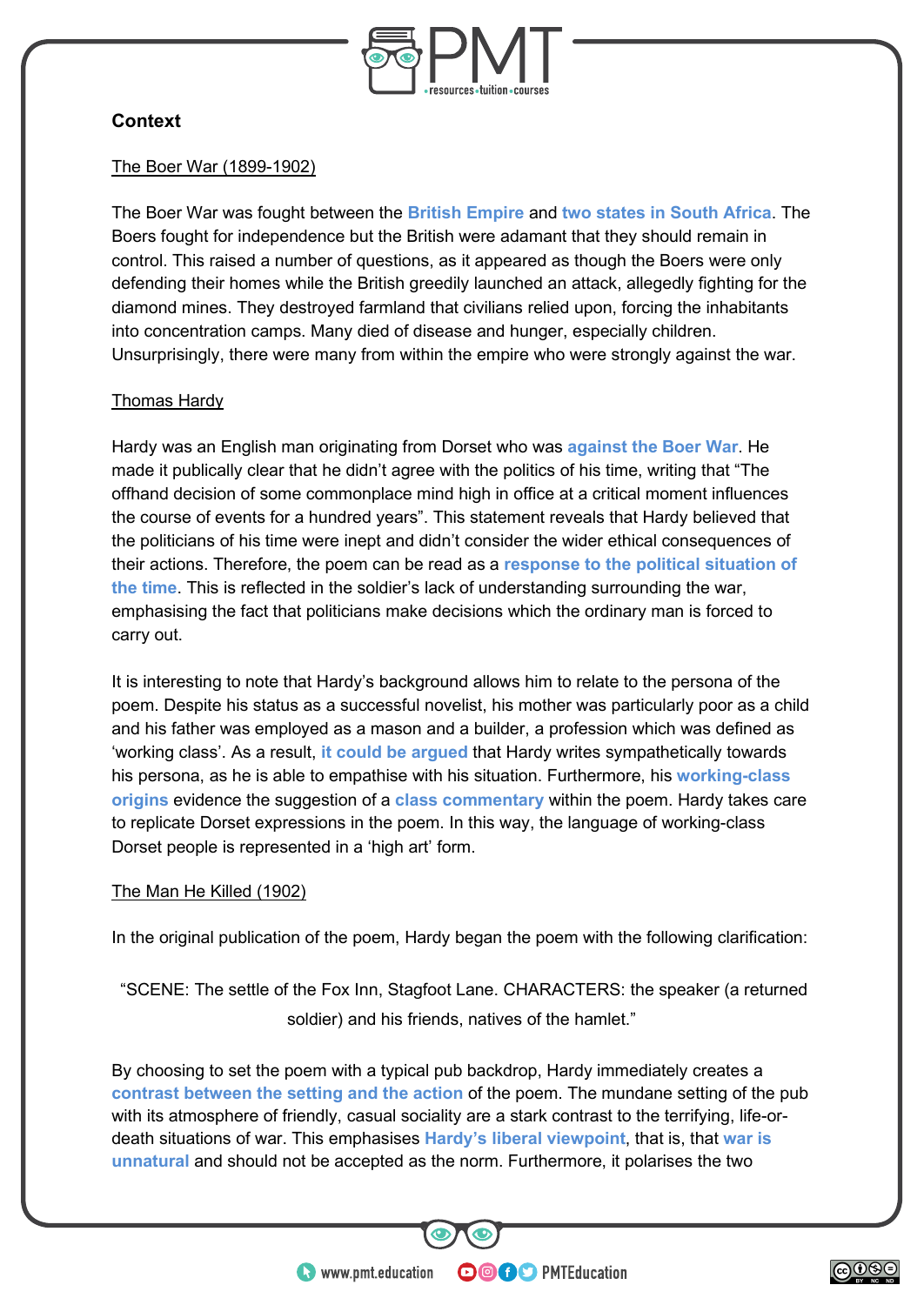![](_page_3_Picture_0.jpeg)

settings, making it clear that while war is unethical, it is also unethical to watch events unfold without taking action to prevent injustices from occurring.

# **The Man He Killed**

This is informal Dorset dialect - 'nipperskin' can refer to a container of alcohol or a unit of measurement - this whole stanza refers to the idea that these two men could easily be friends if they weren't faced with killing each other in a war.

The phrase "face to face" is emotive and highlights the tense nature of this situation.

The balance of this line - four syllables & words apportioned to the speaker's action and four to the subject's action - further reinforces the idea that the men are fundamentally equal. This continues the sentiment of the first stanza.

He can only justify his action to kill the soldier by saying it was "just so - it's just the nature of war - and he's also justifying this to himself.

The use of a semi-colon reflects a pause.

This stanza focuses on the life of the man that the speaker presumably kills, which may reveal how guilty the speaker feels with regards to his actions.

In the fourth stanza, the rhythm breaks down and becomes halting, due to the comma in the first line separating the final two syllables from the rest, and the hyphens / pauses in the second and third lines. This breakdown in rhythm suggests that the speaker is having difficulty making sense of the *why* of the event.

The speaker expresses how strange he finds war, considering that if he met the other men in any other context, they would treat each other with respect. This sentiment is a variation of the sentiment in the first stanza, and contributes to the poem's cyclical nature.

The nine-syllable penultimate line leads the listener to expect a longer final line. The final line is only six syllables and this inequality produces a sense of deflation, which is at one with the speaker's melancholy train of thoughts.

'Had he and I but met

#### **By some old ancient inn,**

We should have sat us down to wet

Right many a **nipperkin**!

'But ranged as **infantry**,

And staring **face to face**,

**I shot at him as he at me,** 

**And killed him in his place.** 

'I shot him dead **because --**

**Because** he was my foe,

**Just so**: my foe of course he was;

That's clear enough**; although**

'**He thought** he'd **'list**, perhaps,

**Off-hand like** – just as I –

**Was out of work** – had sold his traps

No other reason why.

#### **'Yes; quaint and curious war is!**

You shoot a fellow down

**You'd treat if met where any bar is,** 

**Or help to half-a-crown.'**

**OOOO** PMTEducation

Hardy opens the poem anecdotally, contrasting the actual circumstances of the two men (within a war) with the possibility that in some other reality, they might have met in a pub. Highlights how Hardy is perhaps criticising the cruelness and irrationality of war.

Immediately, the second stanza introduces the theme of war, and the use of enjambment (allowing the lines to run over) accelerates the pace of the poem, perhaps reflecting the lack of time the speaker had to make his decision as to whether to kill the soldier or not.

"Killed him in his place" is very blunt and suggests the speaker hasn't processed the conflict yet.

The speaker stumbles here - all the more noticeable since poetry is characteristically elegant / eloquent. His hesitation suggests his inability to find a sufficient justification. This inability to justify his action is further signalled by the repetition 'he was my foe' 'my foe of course he was', which is in turn heightened by the similar sounds 'foe,/ Just so… foe'

The stanza ends with enjambment, reflecting the fact that his thoughts are unresolved. Unlike the two previous stanzas, tthe stanza does not conclude neatly like but runs on. Placing 'although' at the very end of the stanza makes i visually prominent – the speaker's ambivalence and lack of assurance is clear to

the reader.

The speaker is pondering over the reasons the soldier may have enlisted to fight. The reasons he comes up with are pretty arbitrary. The speaker does not imagine it is patriotism that pushed him to fight – it is simply poverty that caused him to enlist.

The use of colloquial language (enlist shortened to 'list) and colloquial / local expressions ('off-hand like' and 'traps' (meaning belongings, or literally trappings)) suggests that the speaker may be telling the story in a informal setting like a bar and / or to friends or acquaintances of a similar social standing.

The speaker is now reflecting on war in a more general sense. The line well may be ironic - 'quaint' means 'pleasingly or strikingly old-fashioned' and its connotations are positive, whereas war is devastating in every respect - including psychologically, as the poem in question demonstrates.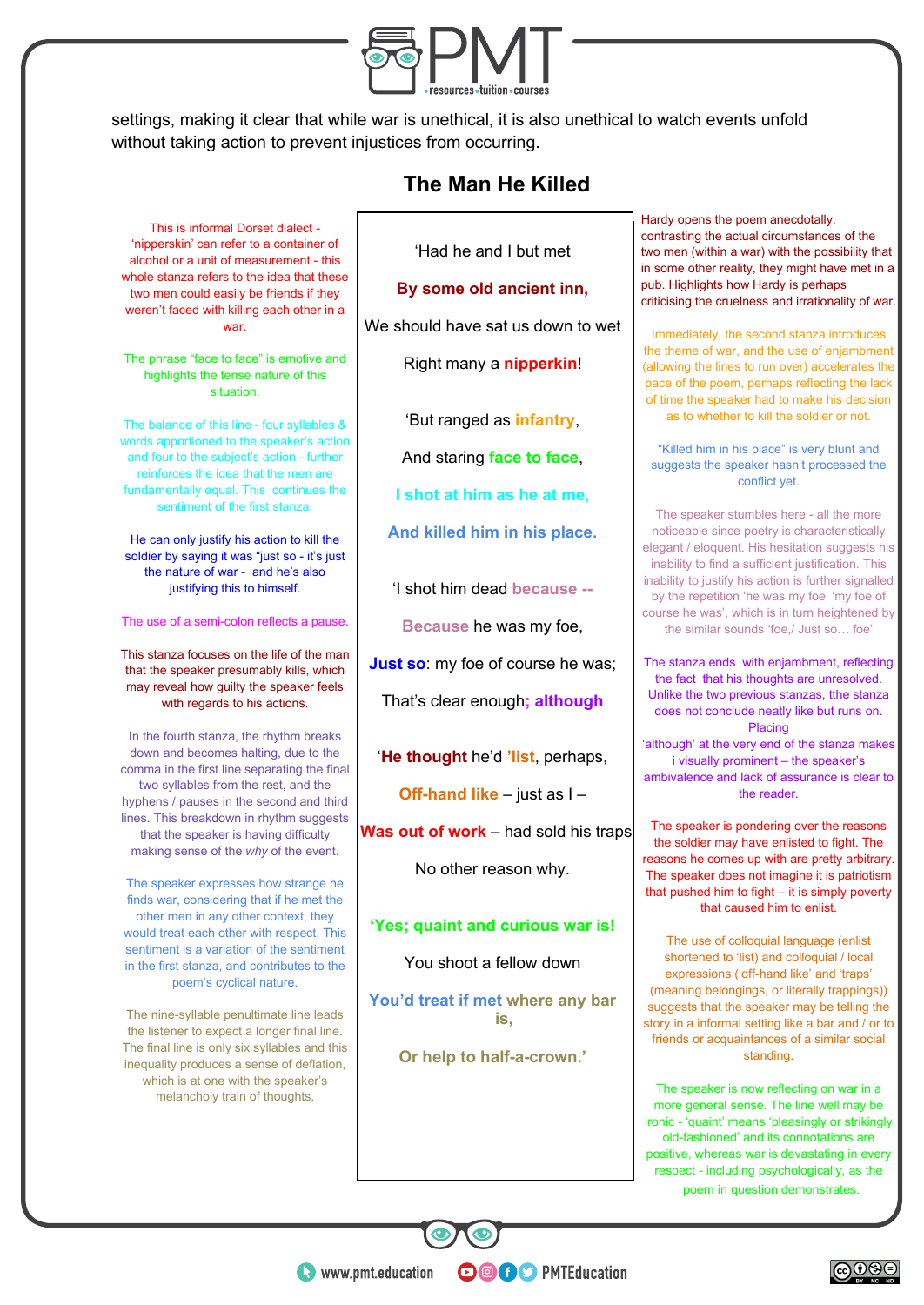![](_page_4_Picture_0.jpeg)

## **Title 'The Man He Killed'**

The title is very blunt and unemotional, which may suggest that the speaker has been unable to process the events of the conflict. The bluntness of the title is heightened by the fact that all four words are monosyllabic.

The title is in past tense, which situates the poem in the historical context.

![](_page_4_Figure_4.jpeg)

The theme of the poem is immediately implied to be about conflict and death.

# **Opening**

The poem **opens on an arguably positive note**, with a stanza which suggests that suggests if these two unnamed protagonists had met in a different situation, like a pub, they'd have had a drink together and been civil. This intrigues the reader and makes them consider what the actual reality is if that is the alternative.

> 'Had he and I but met By some old ancient inn, We should have sat us down to wet Right many a nipperkin!

## **Structure**

#### Rhyme Scheme

Hardy uses a deceptively simple and light-hearted **ABAB rhyme scheme**. This creates a rhythm which **mimics a nursery rhyme**, establishing an eerie contrast between the rhythm of the poem and its violent content. It could be argued that this reflects the very nature of conflict, as politicians often make war appear patriotic and honorable, when in reality it is destructive and devastating. Furthermore, Hardy may have **drawn parallels** between a nursery rhyme and the poem in order to illustrate the idea that those in power make

**OOOO** PMTEducation

 $\bullet$  www.pmt.education

![](_page_4_Figure_13.jpeg)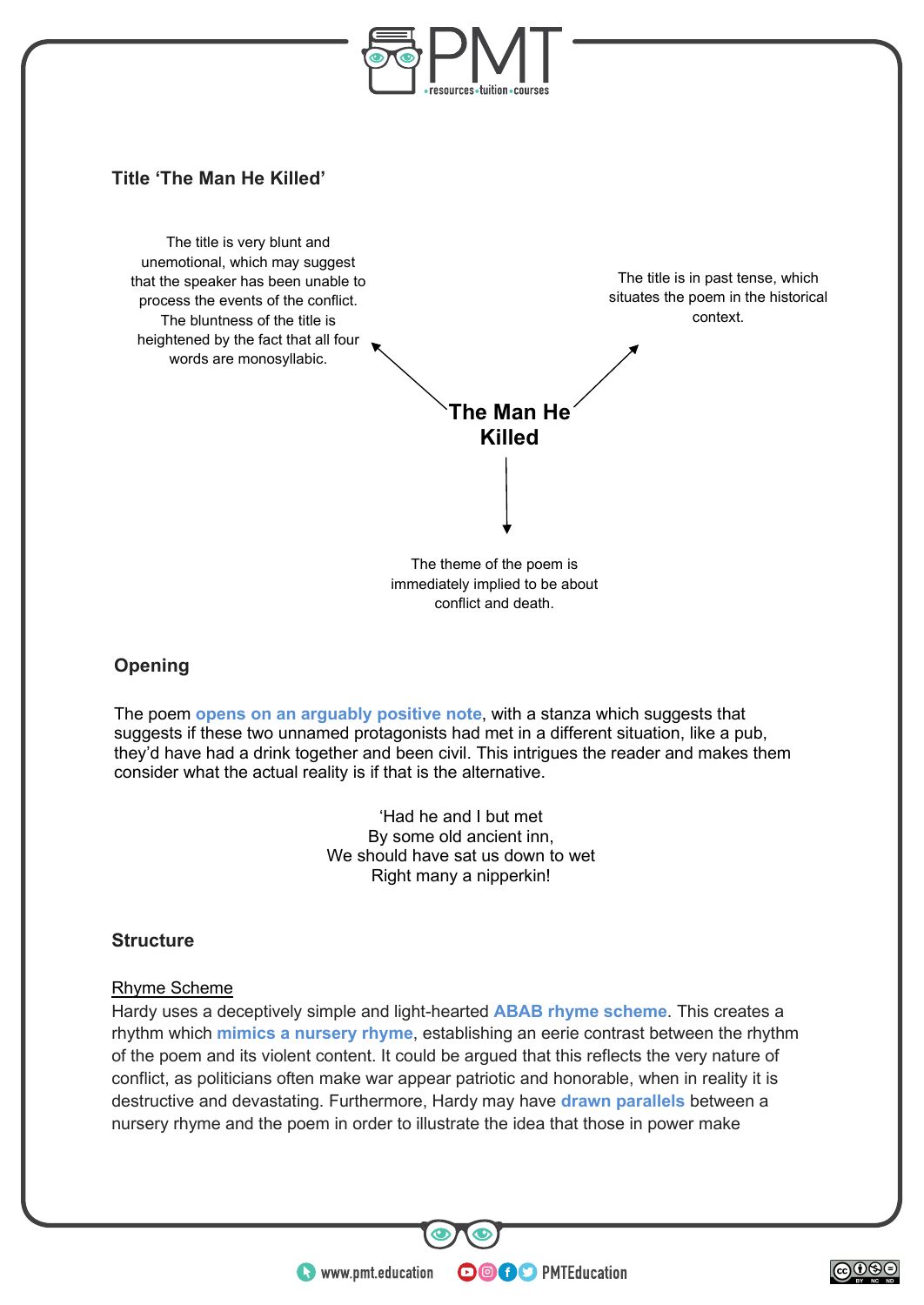![](_page_5_Picture_0.jpeg)

catastrophic decisions as though it is childsplay. This raises questions about the ethics of war, as it highlights the utter disregard of human life.

The **traditional rhyme scheme** contrasts with the use of **non-standard English in the Dorset dialect.**

#### Cyclical Structure

The poem both begins and concludes with a reference to a pub, creating a **cyclical structure**. This **epitomises** the destructive cycle of war, implying that there are no answers to the speaker's anxieties. Instead, Hardy **illustrates** that war and conflict will continually pose the same moral questions. Furthermore, the cyclical nature of the poem suggests a futility to conflict, presenting the idea that war has no goal nor end and so is effectively pointless.

## **Language Techniques**

#### Tone and Atmosphere

The **speaker is very blunt** as he discusses the situation he found himself in - choosing to be killed or to kill - and Hardy conveys the tension in the situation very well. The **tone of the poem is rather bleak**, and highlights how war forces people into very distressing and traumatic situations.

![](_page_5_Picture_8.jpeg)

#### Manipulating sound

Hardy uses **literary sound devices** including **assonance** (he 'o' sounds in "you shoot a fellow down") and consonance (like the 'n' sound in "ranged as infantry"). This **improves the rhythm** of the poem, as well as making the text more **lyrical**.

#### **Enjambment**

**Enjambment increases the poem's pace**, which could reflect the minimal amount of time the speaker has to decide if he's going to kill the other soldier. This makes the poem more intense and highlights the tricky situation the speaker is in.

#### Semantic field of war and conflict

Hardy **utilises** language which refers to the war - "infantry", "shot", "killed", "foe" - with many of these terms repeated throughout the poem to solidify the theme of conflict. Repeating these words may reflect how the memories of war are repeating themselves in the speaker's mind.

**OOOO** PMTEducation

 $\bullet$  www.pmt.education

![](_page_5_Figure_16.jpeg)